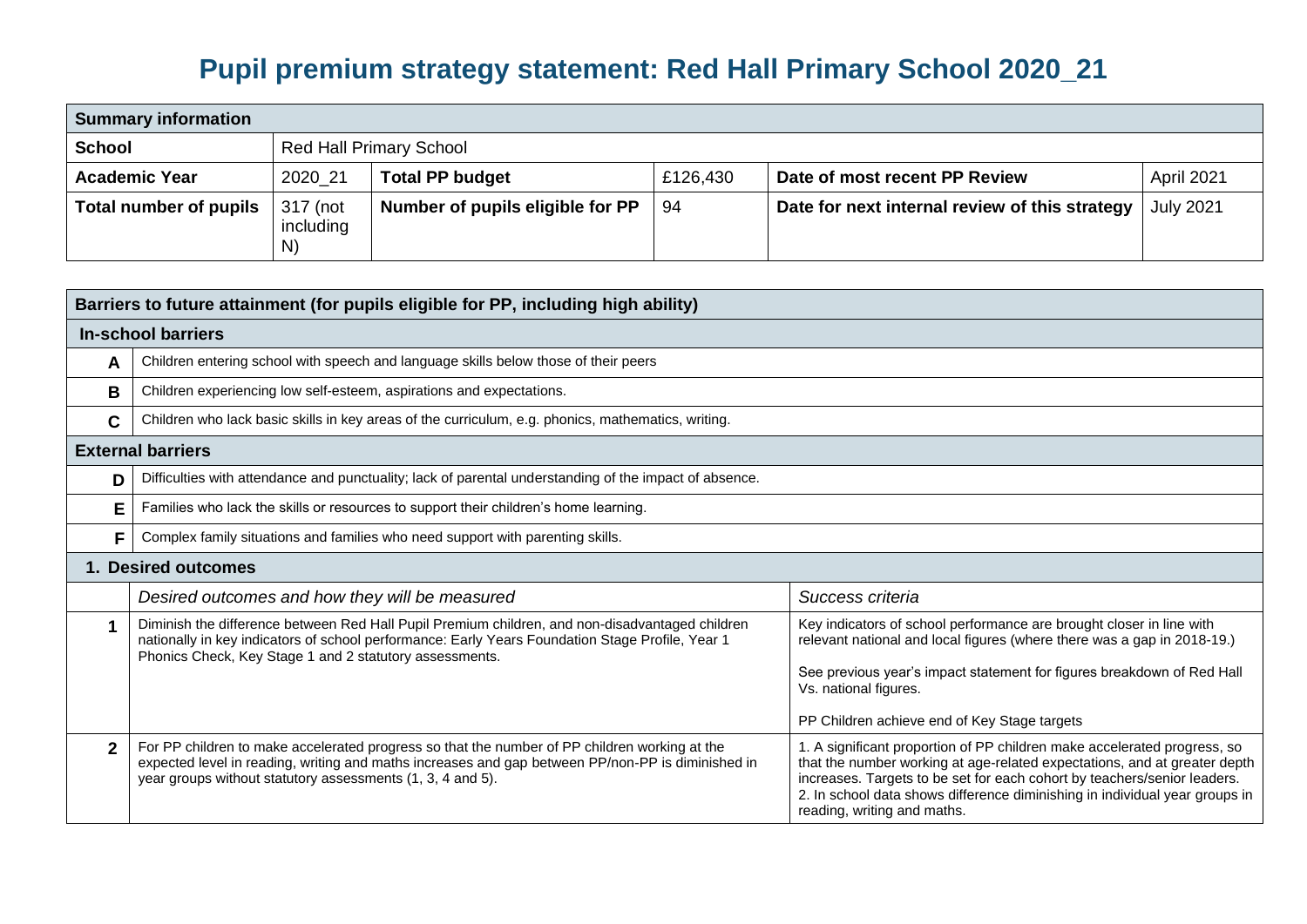| To raise the attendance of PP pupils so that the difference between PP and non-PP children in school is   Pupil Premium attendance rises from 91.87% (2019 – March 2020),<br>diminished | diminishing gap with non-PP in school 93.90% and national for primary of |
|-----------------------------------------------------------------------------------------------------------------------------------------------------------------------------------------|--------------------------------------------------------------------------|
|                                                                                                                                                                                         | 96%.                                                                     |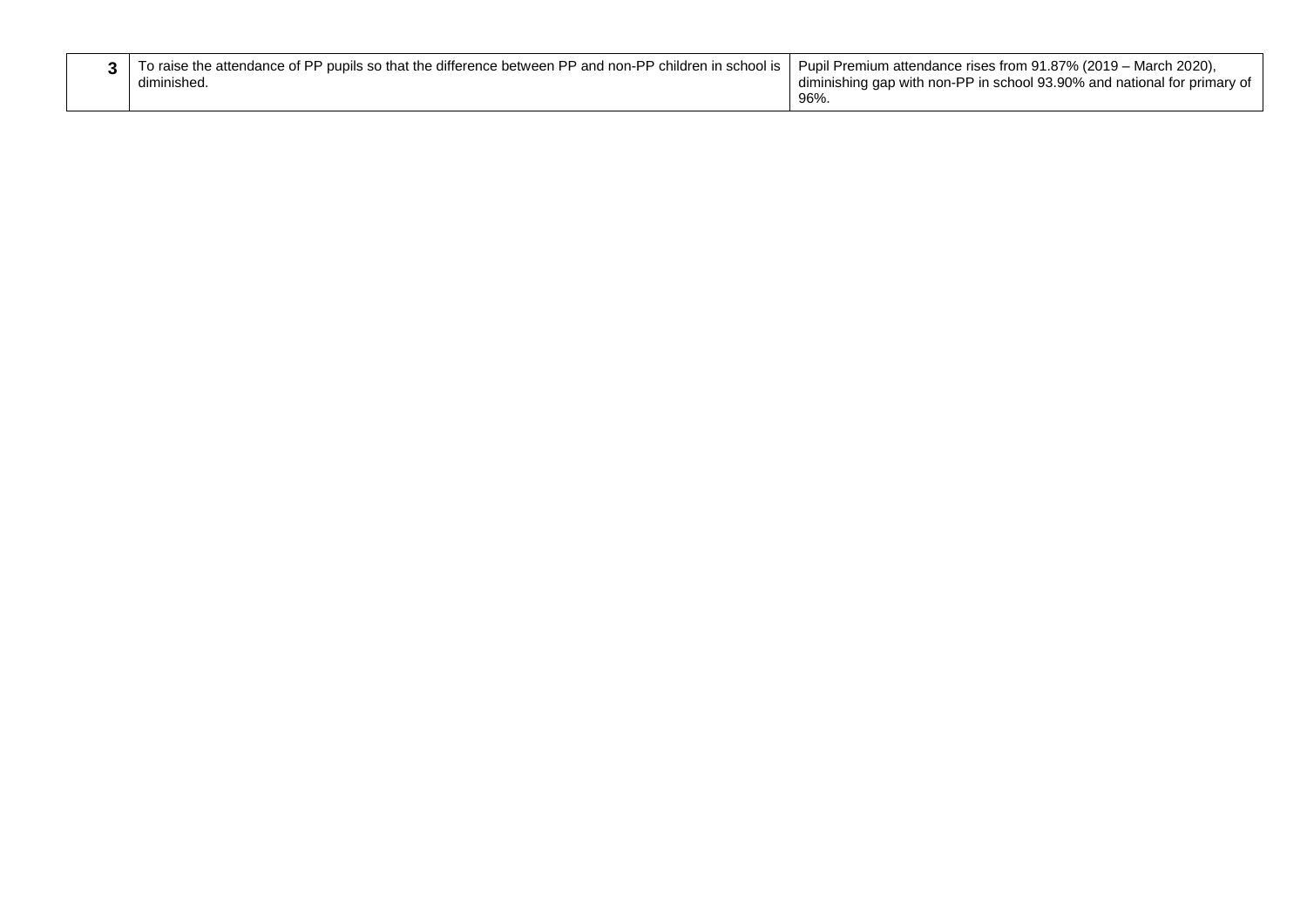**2. Planned expenditure** 

**Academic year 2020\_21**

**1. Diminish the difference between Red Hall Pupil Premium children, and non-disadvantaged children nationally in key indicators of school performance.**

| <b>Desired</b><br>outcome                                                                                                                                                                                                                                                                                             | Chosen action /<br>approach                                                                                                                                                                                                                                                                                                                                                                                                                                                                                                                                                                                                                   | What is the evidence and rationale for this choice?                                                                                                                                                                                                                                                                                                                                                                                   | How will you<br>ensure it is<br>implemented<br>well?                                                                                                                                                                                                                                                                                                                                           | <b>Staff</b><br>lead           | When will you<br>review<br>implementation?                                                                                                                                                                                                                                                                                                                                                                                                                                                            |
|-----------------------------------------------------------------------------------------------------------------------------------------------------------------------------------------------------------------------------------------------------------------------------------------------------------------------|-----------------------------------------------------------------------------------------------------------------------------------------------------------------------------------------------------------------------------------------------------------------------------------------------------------------------------------------------------------------------------------------------------------------------------------------------------------------------------------------------------------------------------------------------------------------------------------------------------------------------------------------------|---------------------------------------------------------------------------------------------------------------------------------------------------------------------------------------------------------------------------------------------------------------------------------------------------------------------------------------------------------------------------------------------------------------------------------------|------------------------------------------------------------------------------------------------------------------------------------------------------------------------------------------------------------------------------------------------------------------------------------------------------------------------------------------------------------------------------------------------|--------------------------------|-------------------------------------------------------------------------------------------------------------------------------------------------------------------------------------------------------------------------------------------------------------------------------------------------------------------------------------------------------------------------------------------------------------------------------------------------------------------------------------------------------|
| Improve outcomes<br>for pupils in the<br>Foundation stage<br>so the number of<br>pupils achieving a<br>good level of<br>development is in<br>line with national<br>average.<br>In Reception to<br>increase the<br>percentage of<br>pupils working at<br>National<br>expectations in<br>reading, writing<br>and maths. | An additional key<br>person in all<br>Foundation stage<br>class to reduce the<br>staff / child ratios in<br>order to develop<br>speaking and listening<br>skills. 1 additional<br>HLTA to support with<br>speech and language.<br>Develop writing in<br>child-led to create<br>interesting stimulus<br>for writing. Use of<br>Talk for Writing<br>structure so that<br>children are able to<br>develop<br>independence<br>Develop the outdoor<br>environment so that<br>learning opportunities<br>for reading, writing<br>and maths continue<br>outside. Ensure that<br>continuous provision<br>matches the needs of<br>all groups of pupils. | Early Years intervention Action Impact - +6 months<br>By ensuring that gaps in learners are targeted early on<br>children will have a better chance of staying in line with<br>their peers<br>Red Hall Ofsted report September 2019 "The outdoor early<br>years area is not stimulating for young childrenChildren<br>are not always challenged well enough. This means that<br>too few reach or exceed a good level of development." | Senior leaders and<br>link Governor to<br>track and review the<br>data to track the<br>impact of support<br>and intervention.<br>Identify any pupils<br>who are not making<br>the appropriate<br>progress and swiftly<br>intervene with<br>further support e.g<br>SENDCo, Early Years<br>specialist service<br>HT and phase leader<br>to share data with<br><b>Governors SIP</b><br>Committee. | Early<br>years<br>leader<br>HT | April 2021<br>Additional key<br>$\bullet$<br>person began<br>December 2020.<br>This has enabled<br>Welcomm<br>programme to be<br>delivered. Data to<br>be reviewed May<br>2021.<br><b>External Talk for</b><br>Writing training<br>attended by 1<br>member of staff<br>March 2021. Re-<br>design of curriculum<br>offer in place for<br>Summer term<br>Outdoor area has<br>been developed.<br>Action plan for the<br>outdoors led by<br>Early Years lead.<br>Phase 1: Cleared out<br>and children now |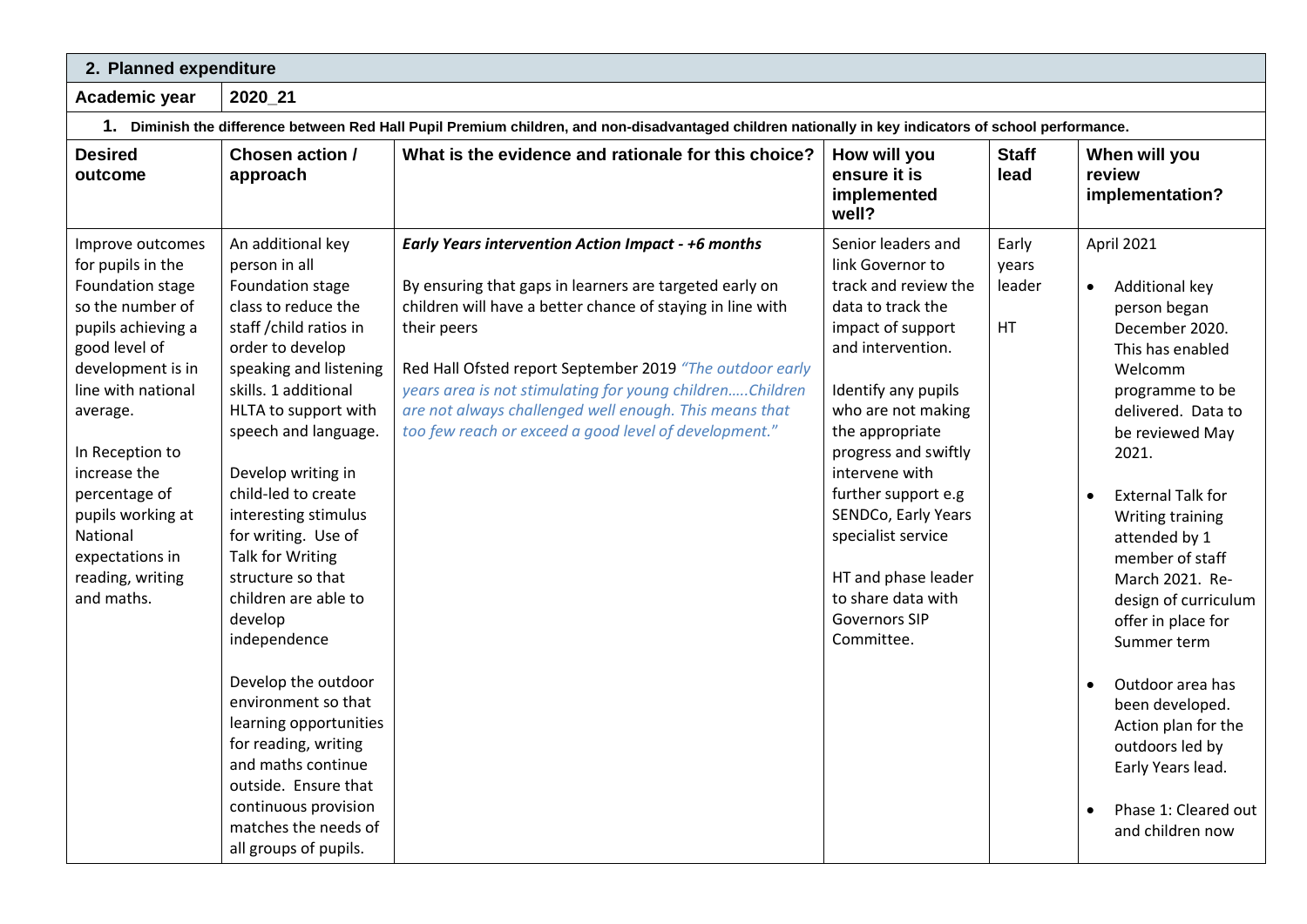|                                                                                                                                                                                                                                                                                                                                                                                                                                                                                      |                                                                                                                                                                                                                                                                                                                                                                                                          |                                                                                                                                                                                                                                                                                                                                                                                                                                                                                                                                                                                                                                                                                                                                                                                                                                                                                                                                                                                                                                                                                                                                                                                                    |                                                                                                                                                                                                                                                                |                                                                         | able to access from<br>Summer 2<br>Phase 2:<br>$\bullet$<br>Development of<br>Nursery space in<br>October 2021.<br>All pupils GLD: 63%<br>$\bullet$<br>PPG: NPPG:<br>$\bullet$                                                                                  |
|--------------------------------------------------------------------------------------------------------------------------------------------------------------------------------------------------------------------------------------------------------------------------------------------------------------------------------------------------------------------------------------------------------------------------------------------------------------------------------------|----------------------------------------------------------------------------------------------------------------------------------------------------------------------------------------------------------------------------------------------------------------------------------------------------------------------------------------------------------------------------------------------------------|----------------------------------------------------------------------------------------------------------------------------------------------------------------------------------------------------------------------------------------------------------------------------------------------------------------------------------------------------------------------------------------------------------------------------------------------------------------------------------------------------------------------------------------------------------------------------------------------------------------------------------------------------------------------------------------------------------------------------------------------------------------------------------------------------------------------------------------------------------------------------------------------------------------------------------------------------------------------------------------------------------------------------------------------------------------------------------------------------------------------------------------------------------------------------------------------------|----------------------------------------------------------------------------------------------------------------------------------------------------------------------------------------------------------------------------------------------------------------|-------------------------------------------------------------------------|-----------------------------------------------------------------------------------------------------------------------------------------------------------------------------------------------------------------------------------------------------------------|
| Children develop<br>phonic knowledge<br>so that they are<br>able to access the<br>curriculum.<br>Standards of<br>phonics are<br>brought into line<br>with national in key<br>areas of school<br>performance, e.g.<br>Year 1 and Year 2<br>phonic checks.<br>% PPG pupils<br>passing phonic<br>screening check is<br>in line with NPPG<br>Children's phonics<br>knowledge impacts<br>on other key areas<br>of school<br>performance, e.g.<br><b>EYFSP literacy</b><br>strands and KS1 | Leadership of the<br><b>Phonics Programme</b><br>by a named TLR<br>postholder, who has<br>release time for key<br>actions, e.g. phonic<br>progress meetings.<br><b>Teaching Assistants-</b><br>Level 2 and 3 teaching<br>assistants take small<br>groups for daily<br>phonics teaching, and<br>phonics intervention.<br>Phonically decodable<br>books purchased to<br>support application of<br>phonics. | <b>EEF Toolkit: Phonics +4 months progress</b><br><b>Phonics Leadership/Management: Phonics leader provides</b><br>overview of progress to SLT. Half termly progress meetings<br>held by phonics leader to review and set phonic<br>trajectories. Monitoring of standards in phonics teaching<br>by phonic observations.<br>Teaching Assistants: teaching assistants take small groups<br>of children, so that phonics can be taught according to the<br>children's current understanding. Additional phonic<br>interventions are provided for children who require<br>additional support to make age-related expectations.<br>Phonics Scheme: School to purchase teaching resources to<br>support the teaching of systematic synthetic phonics and<br>its application across the curriculum.<br>Phonically decodable books: Purchase so that children can<br>apply and improve their phonic knowledge in individual,<br>guided and home reading.<br>Non PPG<br>Y1<br><b>PPG</b><br>All chn<br>$2/15 =$<br>$11/40 =$<br>$9/25 =$<br>Aut<br>28%<br>13%<br>36%<br>screening<br>$7/15 =$<br>$22/25 =$<br><b>July 2021</b><br>$29/40 =$<br>73%<br>47%<br>88%<br><b>PPG</b><br>Y2<br>All chn<br>Non PPG | Head teacher<br>monitors action<br>plans and pupil<br>progress, meeting<br>with the Phonics<br>Leader.<br>Phonic application<br>monitored in lesson<br>observations and<br>work trawls. Phonics<br>environment and<br>teaching monitored<br>by school leaders. | Phonics<br>Leader,<br>Head<br>teacher,<br>English<br>Subject<br>Leader. | <b>Phonics Progress</b><br>Meetings<br><b>Pupil Progress Meetings</b><br>As per monitoring cycle<br><b>External Phonic check</b><br>$\bullet$<br>for Y2 took place in<br>December 2020.<br>Outcome = 68%<br>Purchase of new<br>phonic scheme by<br>October 2021 |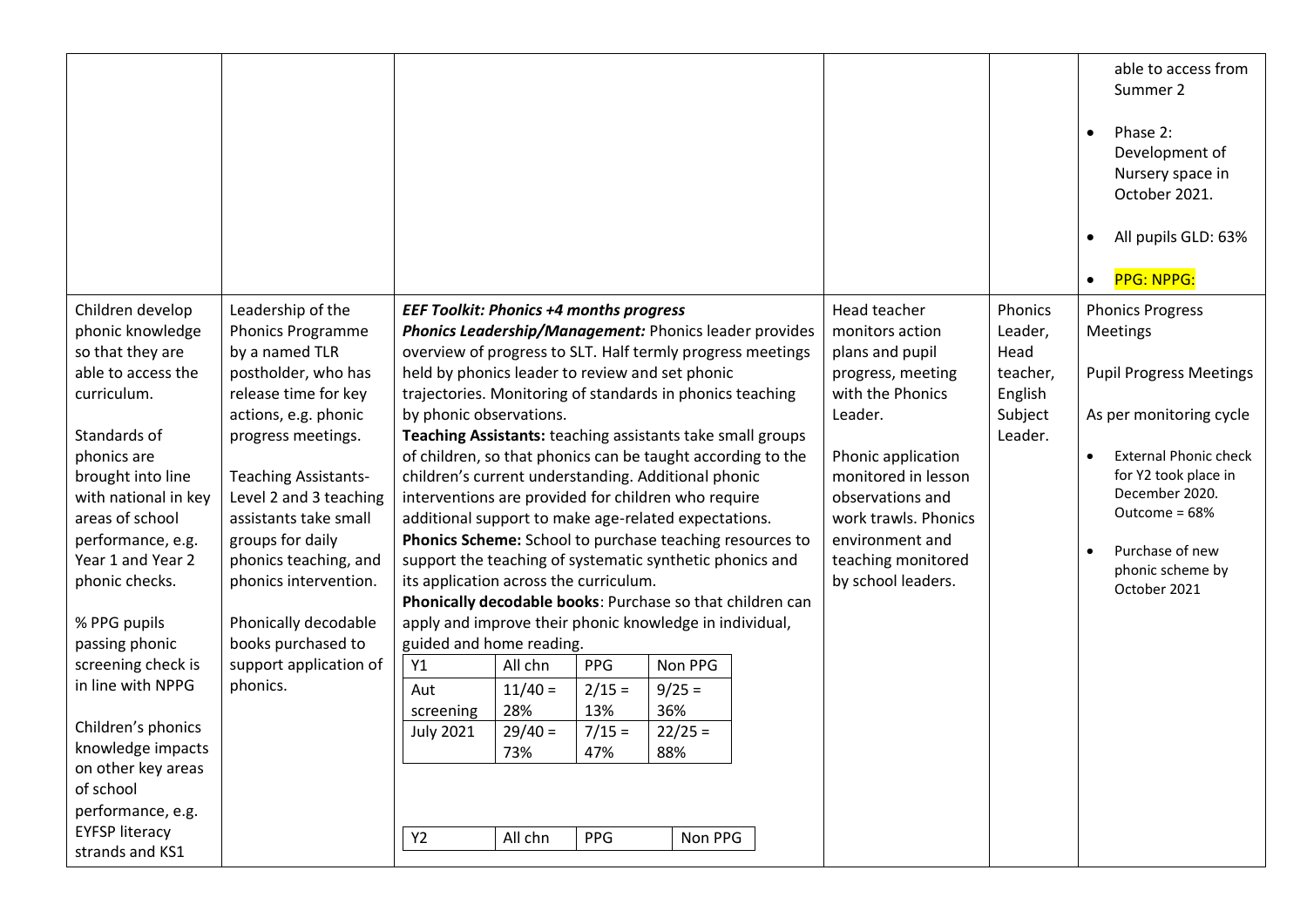| reading and<br>writing.                                                                                                                                                                                                                      | $34/50=$<br>27/39=69%<br>$6/11=$<br>Aut<br>55%<br>68%<br>screening<br>32/39=82%<br>$10/12=$<br><b>July 2021</b><br>$42/51=$<br>82%<br>83%                                                                                                                                                                                                                                                                                                                                                                                                                                                                                                                                                                                                                                                                                                                                                                                                                                           |                                                                                                                                                                                                                                                                                                                                                                                                                                                                                                   |                                                                                                                                                                                                                                                                                                                                                                                           |
|----------------------------------------------------------------------------------------------------------------------------------------------------------------------------------------------------------------------------------------------|-------------------------------------------------------------------------------------------------------------------------------------------------------------------------------------------------------------------------------------------------------------------------------------------------------------------------------------------------------------------------------------------------------------------------------------------------------------------------------------------------------------------------------------------------------------------------------------------------------------------------------------------------------------------------------------------------------------------------------------------------------------------------------------------------------------------------------------------------------------------------------------------------------------------------------------------------------------------------------------|---------------------------------------------------------------------------------------------------------------------------------------------------------------------------------------------------------------------------------------------------------------------------------------------------------------------------------------------------------------------------------------------------------------------------------------------------------------------------------------------------|-------------------------------------------------------------------------------------------------------------------------------------------------------------------------------------------------------------------------------------------------------------------------------------------------------------------------------------------------------------------------------------------|
| CPD for staff in<br><b>Quality First</b><br>identified areas of<br>Teaching for all<br>children as the key<br>whole school priority:<br>Early Years, maths,<br>first step to<br>meeting the needs<br>phonics and English.<br>of PPG children | Sir John Dunford +1.5 years progress for PP children with<br>highly effective teaching<br><b>EEF Collaboration - Average impact +5 months</b><br>Identification of PP children: school has an accurate and<br>regularly updated Pupil Premium register<br>PP children's exercise books all have this indicated on them<br>for prominence so that all staff know who their PP children<br>are.<br>Staff CPD: release time and payment of fees so that staff<br>can be trained, are able to attend relevant courses and can<br>visit other schools to learn from best practice. Regular in<br>house and external CPD for all staff to ensure that they<br>keep abreast of changes to the curriculum. Feedback from<br>monitoring and appraisal discussions identify the training<br>on a termly basis.<br><b>Curriculum:</b> Staff to be released to review their medium-<br>term planning to ensure that it meets age-related-<br>expectations and captures the children's interest. | Head teacher has an<br>overview of CPD.<br>Senior leaders to<br>track the impact of<br>the training and any<br>follow up actions to<br>ensure that it has<br>improved the quality<br>of teaching and<br>learning<br>Link Governor notes<br>of visit are shared<br>with the governors<br>school improvement<br>committee<br>Impact of CPD is<br>measured through<br>the appraisal process<br>Pupil data, lesson<br>observations,<br>professional dialogue<br>and monitoring of<br>teaching and the | Head<br><b>Pupil Progress Meetings</b><br>teacher<br>Records of PPG chn are<br>Subject<br>accurate.<br>Leaders<br>External CPD has been<br>Phase<br>hampered due to Covid.<br>Leaders<br>Peer to peer CPD has<br>been able to take place.<br>Curriculum plans have<br>been reviewed<br>From March 2021: Y3/4<br>and Y5/6 were split into<br>pure classes to ensure<br>smaller class sizes |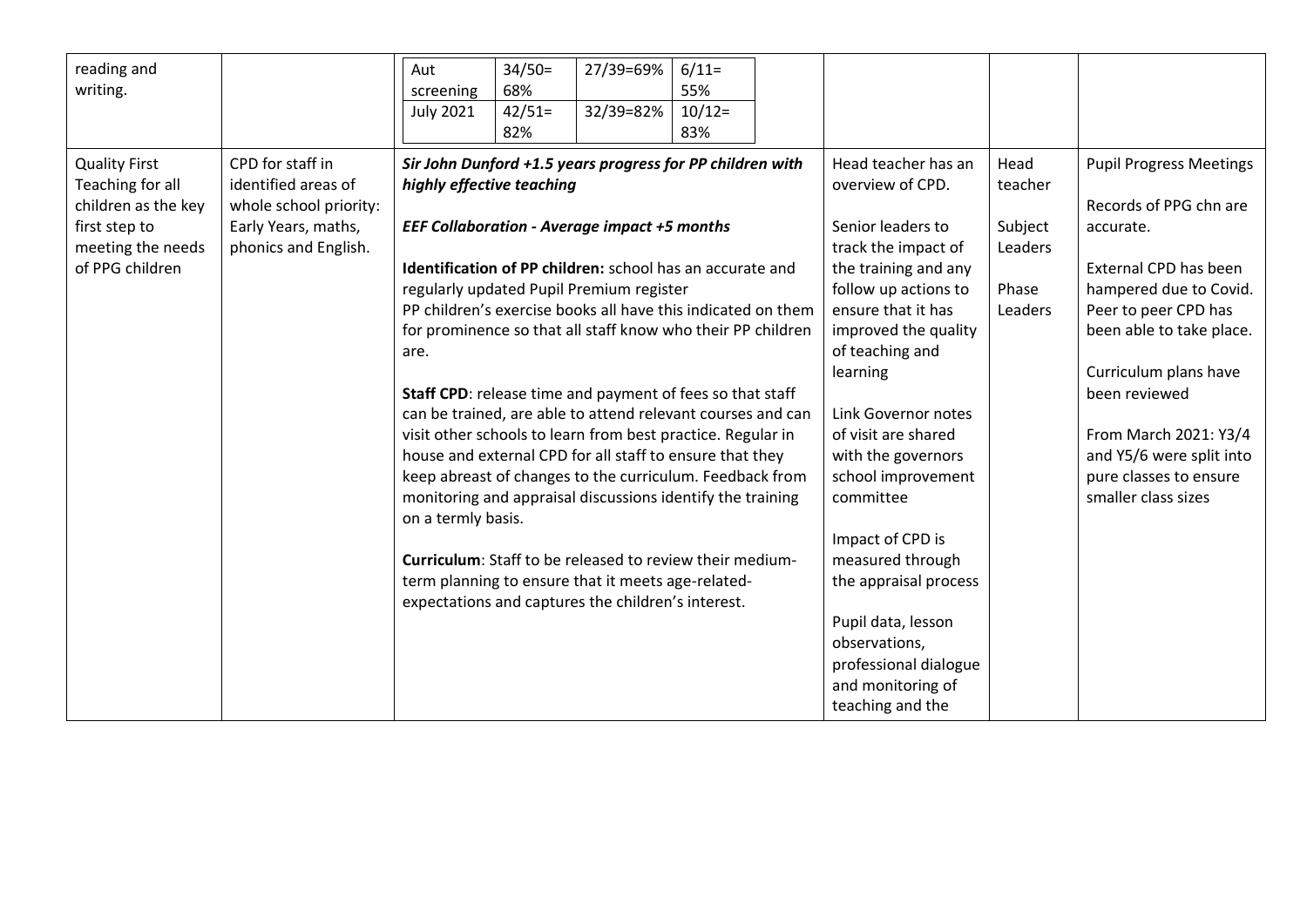| Interventions in<br>core subject areas<br>to allow PPG<br>children to catch up<br>are provided for<br>identified pupils | Teaching assistants<br>deliver interventions<br>to small groups of<br>pupils with an<br>identified need. | EEF Toolkit: Feedback +8 months, Small group tuition +4<br>months, reading comprehension +6 months, phonics +4<br>months.<br>Flexible interventions to address misconceptions: children<br>who are identified as having misconceptions, or who<br>require additional support, are identified during lessons.<br>They are then withdrawn for short sessions to plug gaps in<br>their understanding. During these sessions they are given<br>additional adult input and feedback, so that they are able<br>to achieve the lesson objective. These groupings are<br>flexible and depend on learning during the lesson.<br>Interventions in core subjects: children who are identified<br>during Pupil Progress Meetings as requiring additional<br>learning to help them achieve their targets are scheduled<br>for interventions, which they attend.<br>EEF shows that reducing class sizes, providing<br>individualised instructions, one to one tuition, and<br>feedback all have a positive impact upon learning. TAs help<br>to develop deeper understanding and understanding in<br>areas where children have gaps in their knowledge | Work of TAs is<br>evaluated through<br>the appraisal process<br>Monitoring of books<br>and lesson<br>observation.<br>SENCO tracks entry<br>and exit points for all<br>interventions, so<br>that impact can be<br>measured.<br>Phase Leaders<br>monitor pupil<br>attendance of<br>interventions as TAs<br>keep a weekly<br>register. | AHT,<br><b>SENCO</b> | Pupil progress meetings<br>each half term<br>From March 2021:<br>Y3/4 moved<br>$\bullet$<br>from 3 classes<br>to 4 classes (2 x<br>Y3, 2 xY4)<br>Y5/6 moved<br>from 3 classes<br>to 4 classes (2 x<br>$Y5, 2 \times Y6$<br>Additional HLTA placed<br>in Y3 from September<br>2020 to support with<br>interventions. Data told<br>us that this year group<br>were most at risk.<br>Additional adult in place<br>from May 2021 due to<br>additional needs of the<br>group. |
|-------------------------------------------------------------------------------------------------------------------------|----------------------------------------------------------------------------------------------------------|------------------------------------------------------------------------------------------------------------------------------------------------------------------------------------------------------------------------------------------------------------------------------------------------------------------------------------------------------------------------------------------------------------------------------------------------------------------------------------------------------------------------------------------------------------------------------------------------------------------------------------------------------------------------------------------------------------------------------------------------------------------------------------------------------------------------------------------------------------------------------------------------------------------------------------------------------------------------------------------------------------------------------------------------------------------------------------------------------------------------------------------|-------------------------------------------------------------------------------------------------------------------------------------------------------------------------------------------------------------------------------------------------------------------------------------------------------------------------------------|----------------------|--------------------------------------------------------------------------------------------------------------------------------------------------------------------------------------------------------------------------------------------------------------------------------------------------------------------------------------------------------------------------------------------------------------------------------------------------------------------------|
|-------------------------------------------------------------------------------------------------------------------------|----------------------------------------------------------------------------------------------------------|------------------------------------------------------------------------------------------------------------------------------------------------------------------------------------------------------------------------------------------------------------------------------------------------------------------------------------------------------------------------------------------------------------------------------------------------------------------------------------------------------------------------------------------------------------------------------------------------------------------------------------------------------------------------------------------------------------------------------------------------------------------------------------------------------------------------------------------------------------------------------------------------------------------------------------------------------------------------------------------------------------------------------------------------------------------------------------------------------------------------------------------|-------------------------------------------------------------------------------------------------------------------------------------------------------------------------------------------------------------------------------------------------------------------------------------------------------------------------------------|----------------------|--------------------------------------------------------------------------------------------------------------------------------------------------------------------------------------------------------------------------------------------------------------------------------------------------------------------------------------------------------------------------------------------------------------------------------------------------------------------------|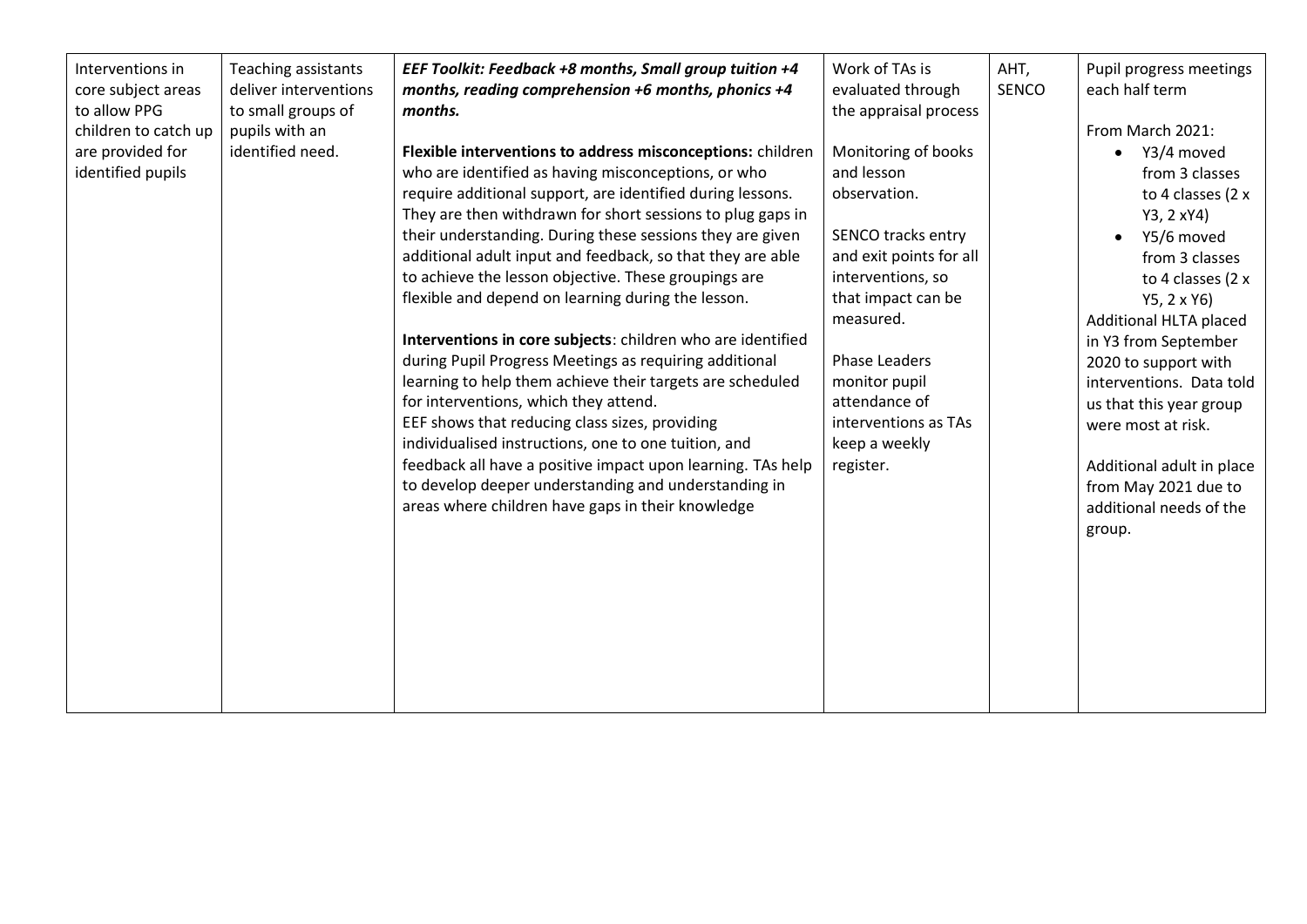| Moderation of<br>assessments for PP<br>children to ensure<br>accurate<br>assessment and<br>next steps. | Release time for staff<br>to attend moderation<br>meetings at cluster<br>network meetings | Pupil Premium children to be a focus for in-school and<br>cross school moderation so that teachers can plan for next<br>steps in learning, leading to accelerated progress and a<br>greater number of PP children reaching age-related<br>expectations and greater depth.<br>Release of staff to attend meetings and cover to be paid<br>for so that staff knowledge increased | Progress of<br>moderated children<br>will be followed up in<br>subsequent<br>meetings. | Head<br>teacher<br>Phase<br>Leaders | Moderation plans have<br>had to be stalled until<br>Summer term due to<br>Covid restrictions.<br>NFER assessment<br>papers: Reading,<br>Writing, Maths |
|--------------------------------------------------------------------------------------------------------|-------------------------------------------------------------------------------------------|--------------------------------------------------------------------------------------------------------------------------------------------------------------------------------------------------------------------------------------------------------------------------------------------------------------------------------------------------------------------------------|----------------------------------------------------------------------------------------|-------------------------------------|--------------------------------------------------------------------------------------------------------------------------------------------------------|
|                                                                                                        | £48.352                                                                                   |                                                                                                                                                                                                                                                                                                                                                                                |                                                                                        |                                     |                                                                                                                                                        |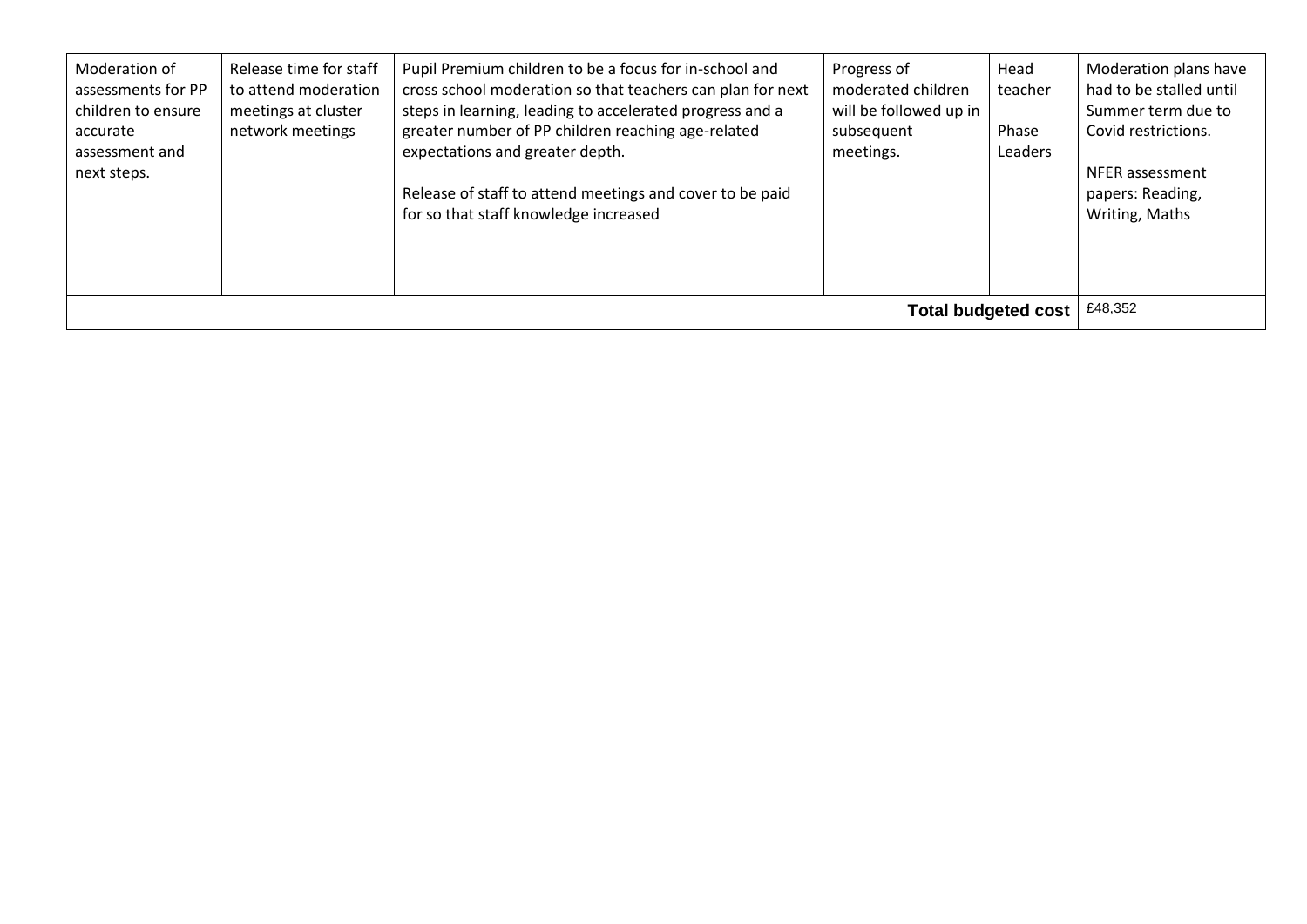**2. For PP children to make accelerated progress so that the number of PP children working at the expected level in reading, writing and maths increases and gap between PP/non-PP is diminished in year groups without statutory assessments (1, 3, 4 and 5).**

| <b>Desired outcome</b>                                                                                                                                                                                                                        | <b>Chosen</b><br>action/approach                                                                                                                                 | What is the evidence and<br>rationale for this choice?                                                                                                                                                                                                                                                                                                                                                                                                                                                                                                                                 | How will you ensure it<br>is implemented well?                                                                                                                                                                                                                                                 | <b>Staff lead</b>                                | When will you<br>review<br>implementation?                                                             |
|-----------------------------------------------------------------------------------------------------------------------------------------------------------------------------------------------------------------------------------------------|------------------------------------------------------------------------------------------------------------------------------------------------------------------|----------------------------------------------------------------------------------------------------------------------------------------------------------------------------------------------------------------------------------------------------------------------------------------------------------------------------------------------------------------------------------------------------------------------------------------------------------------------------------------------------------------------------------------------------------------------------------------|------------------------------------------------------------------------------------------------------------------------------------------------------------------------------------------------------------------------------------------------------------------------------------------------|--------------------------------------------------|--------------------------------------------------------------------------------------------------------|
| Children with Speech and<br>Language Delays are provided<br>with a programme of support,<br>so that they are able to access<br>the curriculum and make rapid<br>gains                                                                         | Individual speech and<br>language programmes<br>delivered by TAs<br>Training to be provided<br>so that staff are well<br>equipped to meet the<br>needs of pupils | <b>EEF +5 effect oral language</b><br><i>interventions</i><br>Contact made with specialist speech<br>and language team. Where<br>appropriate, regular 1:1 sessions<br>with teaching assistants allow these<br>pupils to make progress in identified<br>speech and language programmes.<br>Speech and Language programmes<br>used to support identified pupils,<br>e.g. Welcomm. Welcomm screening<br>tool used to measure impact and<br>identify targets.<br>Use of Talk Boost for Early Years and<br>Year 1 to help ensure children catch<br>up with targeted programme of<br>support | IEP targets clearly track<br>progress of individual<br>children<br>Pupil progress meetings<br>monitor impact of<br>interventions<br>Progress in speaking and<br>listening elements of the<br>EYFS curriculum.<br>Speech and Language team<br>review pupils' progress<br>against their targets. | SENDCO<br>Phase<br>Leaders                       | 1/2 termly Pupil Progress<br><b>Meetings</b><br>Welcomm group of 10<br>chn from Reception<br>outcomes: |
| 1:1 support for pupils - reading<br>to support progress in reading<br>for pupils working below<br>national expectations so that<br>pupils make better than<br>expected progress and begin to<br>achieve in line with national<br>expectations | Children are identified<br>and heard read in school<br>by named staff<br>members.                                                                                | EEF Toolkit: one to one tuition +5<br>months, reading comprehension +6<br>months<br>Pupils read regularly with a trusted<br>adult who asks them questions<br>about, and discusses the text to<br>improve on both reading fluency and<br>comprehension. This helps to<br>develop reading skills which benefit<br>children across the curriculum.                                                                                                                                                                                                                                        | Salford reading tests to<br>assess children's reading<br>age and comprehension<br>age, progress of children<br>reviewed during Pupil<br>Progress Meetings.                                                                                                                                     | SENDCO,<br>Class<br>teacher,<br>Phase<br>Leaders | Termly pupil progress<br>meetings                                                                      |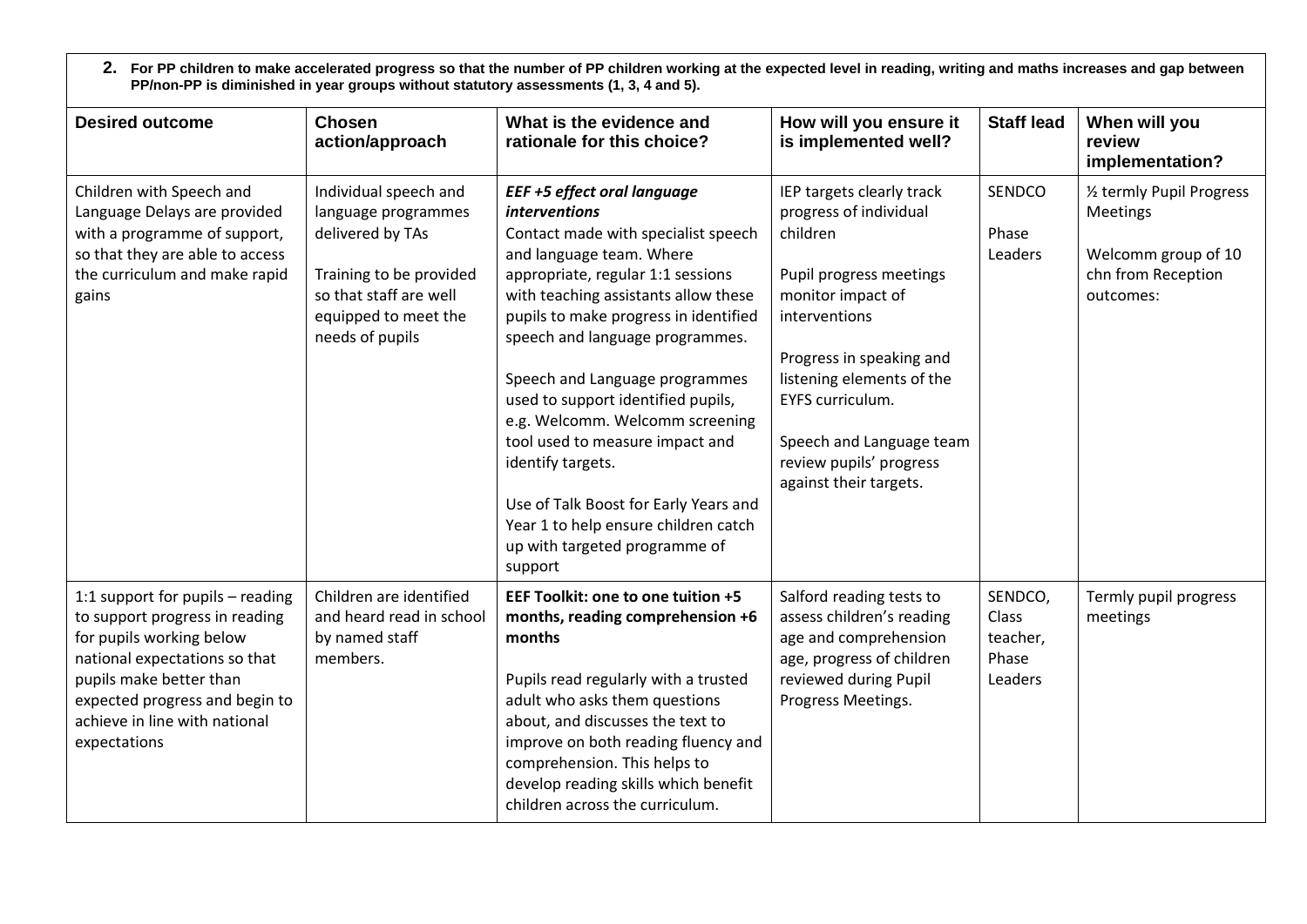| Sycamore Centre: identified<br>pupils with social and<br>emotional needs given weekly<br>sessions with a trusted adult. | School covers costs of<br>Sycamore Centre visits. | <b>EEF Toolkit: Social and emotional</b><br>learning +4 months<br>A trained worker, who builds up a<br>close relationship with the identified<br>pupils, helps them to discuss any<br>areas of concern, develop their<br>social and emotional skills and<br>mentor them with their learning. | Children's engagement<br>with their learning<br>improves, leading to<br>increased progress across<br>the curriculum. | Class<br>teacher,<br>Phase<br>Leaders,<br>SENDCO | This is in place and has<br>been used for Y1 and Y5<br>and Y6 children with<br>identified need.<br>Training of Y1 staff has<br>meant this can now<br>been sustained in<br>house. |
|-------------------------------------------------------------------------------------------------------------------------|---------------------------------------------------|----------------------------------------------------------------------------------------------------------------------------------------------------------------------------------------------------------------------------------------------------------------------------------------------|----------------------------------------------------------------------------------------------------------------------|--------------------------------------------------|----------------------------------------------------------------------------------------------------------------------------------------------------------------------------------|
|                                                                                                                         | £38,057<br>Total budgeted cost                    |                                                                                                                                                                                                                                                                                              |                                                                                                                      |                                                  |                                                                                                                                                                                  |

| 3. To raise the attendance of PP pupils so that the difference between PP and non-PP children in school is diminished. |                                                                                                                                                                                                                                                                                                                                           |                                                                                                                                                                                                                                                                                                                                                                                                                                                                                                                                                                                                                                                              |                                                                                                                                                                                                                                                                                                                                                      |                                               |                                                                                                                                                                                                                                                                                                                                                                                                   |
|------------------------------------------------------------------------------------------------------------------------|-------------------------------------------------------------------------------------------------------------------------------------------------------------------------------------------------------------------------------------------------------------------------------------------------------------------------------------------|--------------------------------------------------------------------------------------------------------------------------------------------------------------------------------------------------------------------------------------------------------------------------------------------------------------------------------------------------------------------------------------------------------------------------------------------------------------------------------------------------------------------------------------------------------------------------------------------------------------------------------------------------------------|------------------------------------------------------------------------------------------------------------------------------------------------------------------------------------------------------------------------------------------------------------------------------------------------------------------------------------------------------|-----------------------------------------------|---------------------------------------------------------------------------------------------------------------------------------------------------------------------------------------------------------------------------------------------------------------------------------------------------------------------------------------------------------------------------------------------------|
| <b>Desired outcome</b>                                                                                                 | <b>Chosen</b><br>action/approach                                                                                                                                                                                                                                                                                                          | What is the evidence and<br>rationale for this choice?                                                                                                                                                                                                                                                                                                                                                                                                                                                                                                                                                                                                       | How will you ensure it is<br>implemented well?                                                                                                                                                                                                                                                                                                       | <b>Staff lead</b>                             | When will you<br>review<br>implementation?                                                                                                                                                                                                                                                                                                                                                        |
| Raise attendance of<br>vulnerable groups and reduce<br>persistent absenteeism.                                         | Attendance Officer and<br>Pastoral Support Lead<br>employed to support<br>with attendance.<br>Home visits and<br>communication with<br>parents<br>Monthly attendance<br>meeting with Head,<br>attendance officer and<br>Pastoral Support Lead<br>Support from EIS where<br>appropriate for families<br>who are needing<br>further support | Attendance for disadvantaged<br>pupils is lower (91.87%) than non-<br>disadvantaged pupils (93.9%) (Y1-Y6<br>2019 - March2020). Improved<br>attendance results and greater<br>improvement for individual pupils<br>and the class as a whole, if<br>interruptions are reduced at the<br>beginning of the day.<br>Appointment of new Pastoral<br>Support Lead for January 2021.<br>Ensure clear induction into local<br>safeguarding procedures, ensure<br>role as Deputy DSL is established<br>through key support from school<br>Safeguarding group. Support to be<br>provided to families through Early<br>Help offer and links to local Family<br>Centres. | Head teacher monitors<br>impact of attendance policy<br>on identified pupils.<br>Regular meetings to discuss<br>attendance held between<br>Headteacher, PSL and<br>Attendance Officer.<br>Head teacher report to<br>Governing Body on<br>attendance. Governors track<br>the school's progress to<br>achieving the attendance<br>target for the year. | Headteacher,<br>PSL,<br>Attendance<br>Officer | Regular attendance<br>meetings<br>Weekly meetings held<br>with HT and<br>Attendance Officer<br>Gap has been narrowed<br>due to consistent<br>application of the<br><b>Attendance Policy</b><br>Persistent Absent has<br>(32% - 24%) decreased<br>from Autumn term to<br>Summer term<br>Appointment of PSL has<br>been moved to<br>September 2021.<br>Advertised twice and<br>not able to appoint. |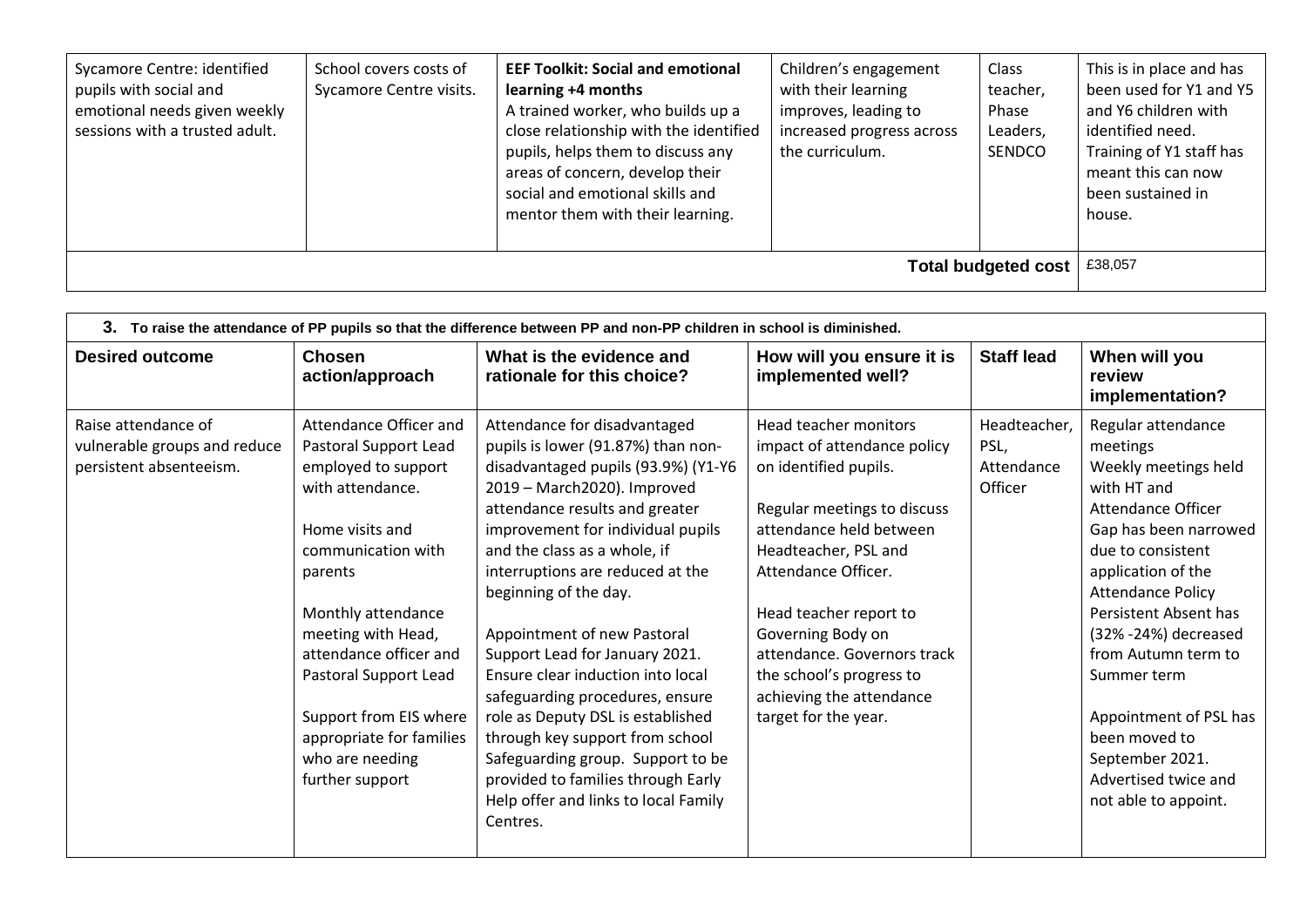|                            | The PSL plays a key role in<br>supporting attendance procedures<br>by contacting families whose<br>attendance/punctuality causes<br>concern, supporting absence<br>procedures in school, making home<br>visits, liaising with outside agencies<br>(e.g. EIS), meeting with parents and<br>providing advice and support. |  | Appointment of<br>Pastoral Lead will begin<br>in Sept. 2021. |
|----------------------------|-------------------------------------------------------------------------------------------------------------------------------------------------------------------------------------------------------------------------------------------------------------------------------------------------------------------------|--|--------------------------------------------------------------|
| <b>Total budgeted cost</b> |                                                                                                                                                                                                                                                                                                                         |  | £28,000                                                      |

| <b>Other strategies</b><br>4.                                                                                                                                       |                                                                                                                                                                                                                                                                                                                                                                                                                                                                         |                                                                                                                                                                                                       |                                                                                                    |                                     |                                                                                                                                                                                                                                                                                                                                                                                                            |  |  |
|---------------------------------------------------------------------------------------------------------------------------------------------------------------------|-------------------------------------------------------------------------------------------------------------------------------------------------------------------------------------------------------------------------------------------------------------------------------------------------------------------------------------------------------------------------------------------------------------------------------------------------------------------------|-------------------------------------------------------------------------------------------------------------------------------------------------------------------------------------------------------|----------------------------------------------------------------------------------------------------|-------------------------------------|------------------------------------------------------------------------------------------------------------------------------------------------------------------------------------------------------------------------------------------------------------------------------------------------------------------------------------------------------------------------------------------------------------|--|--|
| <b>Desired outcome</b>                                                                                                                                              | <b>Chosen</b><br>action/approach                                                                                                                                                                                                                                                                                                                                                                                                                                        | What is the evidence and<br>rationale for this choice?                                                                                                                                                | How will you ensure it is<br>implemented well?                                                     | <b>Staff lead</b>                   | When will you review<br>implementation?                                                                                                                                                                                                                                                                                                                                                                    |  |  |
| Children will see themselves<br>positively as learners. They<br>will have strategies for helping<br>them to cope when they are<br>feeling overwhelmed or<br>anxious | Staff will undertake<br>training so that they<br>understand how mental<br>health and physical<br>health can impact on<br>learning outcomes<br>Staff will undertake<br>training so that they<br>learn how to support<br>pupils with wellbeing<br>and mindfulness<br>learning activities<br>Children will participate<br>in mindfulness learning<br>activities.<br>Creation of a wellbeing<br>room to support pupils<br>so that they can access<br>a space designated for | Many children have experienced<br>adverse events during lockdown<br>period. These traumatic events<br>mean that they are finding it very<br>hard to adjust back in to the<br>routines of school life. | Wellbeing assessments are<br>used to baseline children at<br>the start and end of<br>interventions | SENDCO,<br>Wellbeing<br>staff group | Training for all staff<br>implemented - Wider<br>Horizons (2 INSET)<br>1 staff member has<br>undertaken further<br>intensive training<br>DOTS programme to be<br>lead to Reception<br>Summer 2021<br>Wellbeing programme<br>to be lead for Y6 to<br>support transition<br>Summer term<br>Wellbeing room has<br>been created and<br>accessed by children<br>who need it. Utilised by<br>Wellbeing Warriors. |  |  |